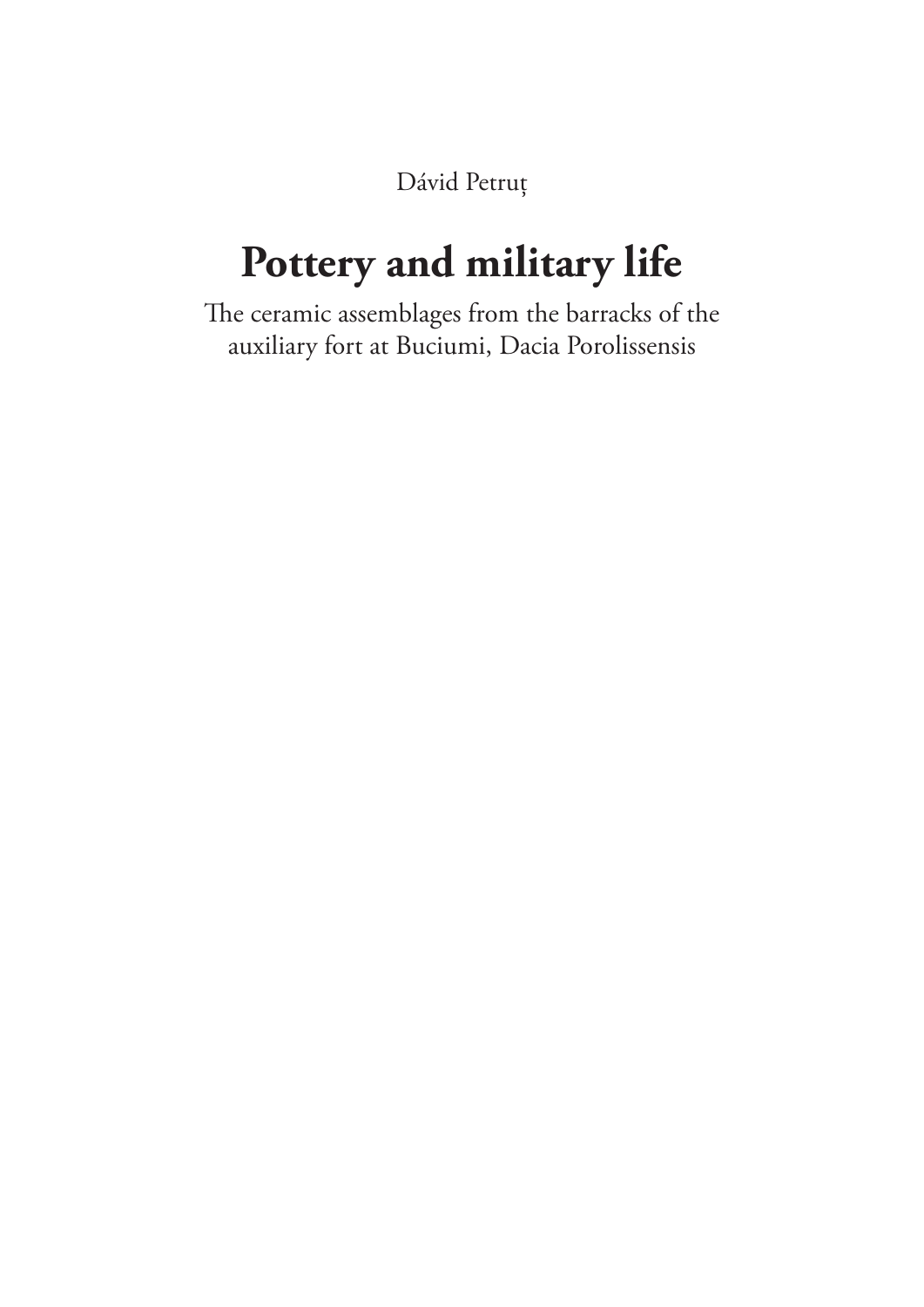#### **COMISIA NAȚIONALĂ LIMES**

#### STUDII ȘI CERCETĂRI ASUPRA FRONTIERELOR IMPERIULUI ROMAN DE PE TERITORIUL ROMÂNIEI

Vol. 4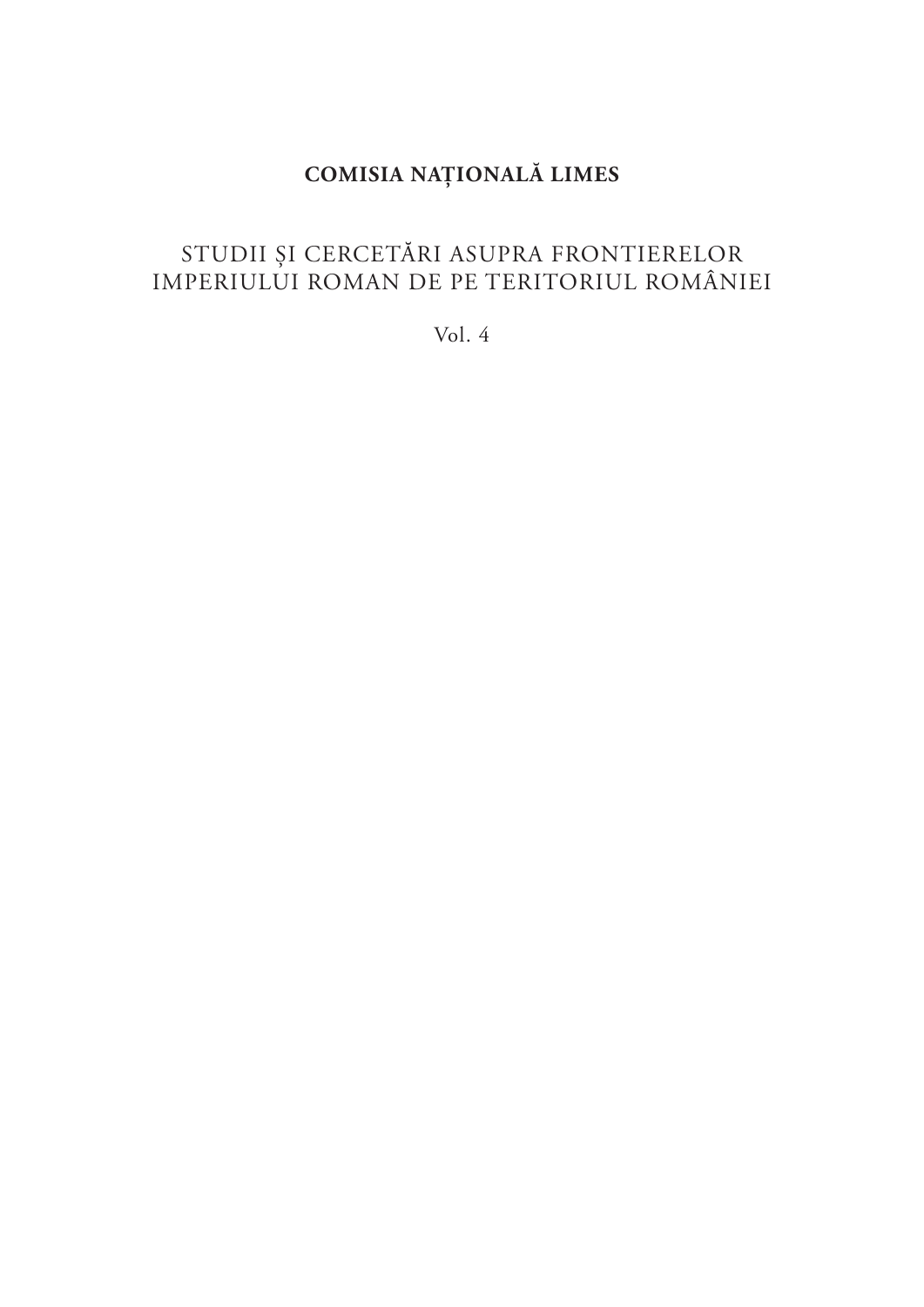Dávid Petruț

## **Pottery and military life**

*The ceramic assemblages from the barracks of the auxiliary fort at Buciumi, Dacia Porolissensis*

> EDITURA MEGA Cluj‑Napoca 2018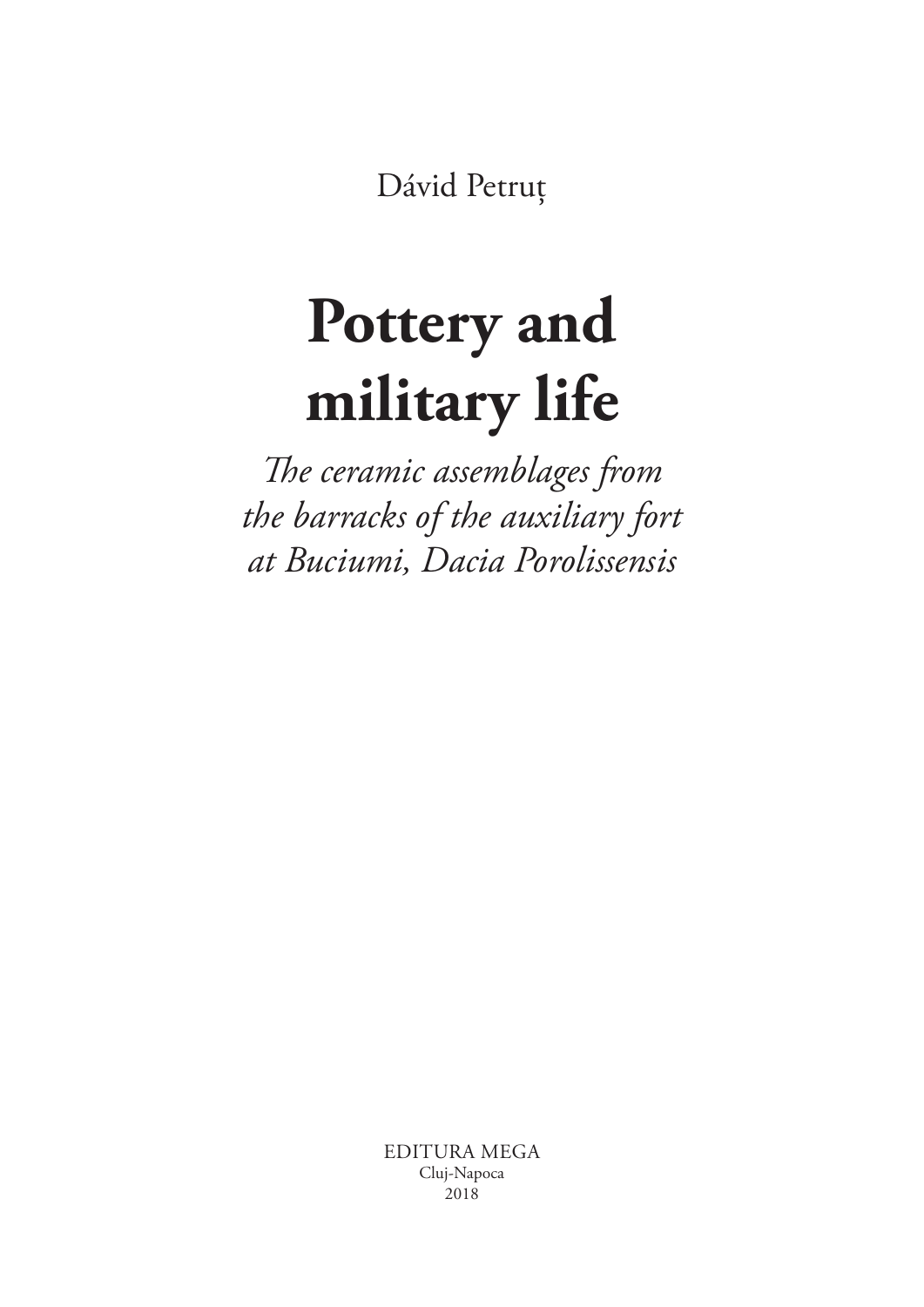*Această carte a apărut cu sprijinul Ministerului Culturii și Identității Naționale, Comisia Națională Limes.*



Editori volum: Felix Marcu, George Cupcea DTP: Francisc Baja

© Muzeul Național de Istorie a Transilvaniei Cluj-Napoca, 2018

Descrierea CIP a Bibliotecii Naţionale a României PETRUŢ, DÁVID *Pottery and military life: the ceramic assemblages from the barracks of the auxiliary fort at Buciumi, Dacia Porolissensis* / Dávid Petruţ. - Cluj-Napoca: Mega, 2018 Contine bibliografie ISBN 978-606-020-043-7 902



EDITURA MEGA | www.edituramega.ro e-mail: mega@edituramega.ro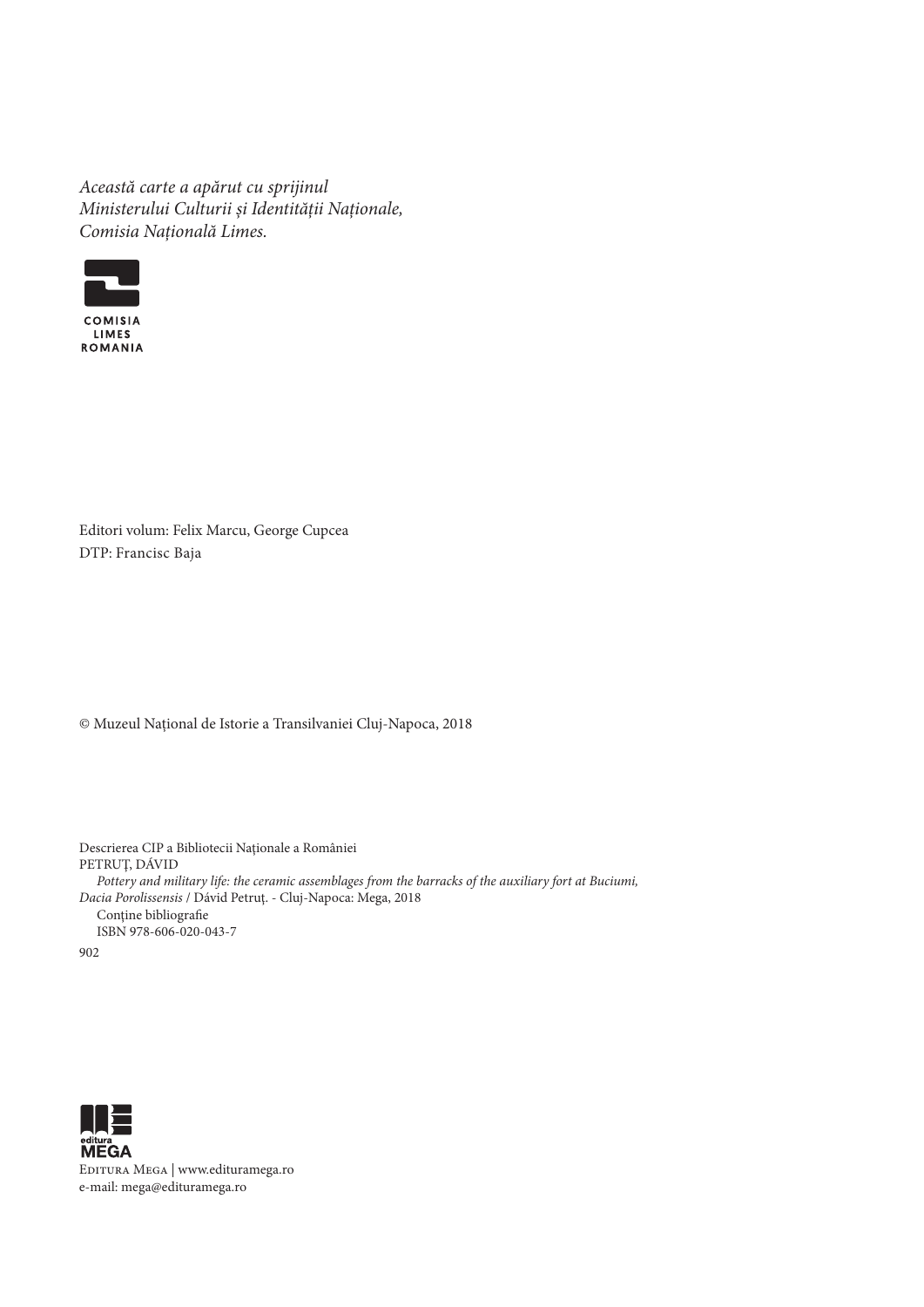# **Contents**

 $\mathcal{L}^{\text{max}}_{\text{max}}$  , and  $\mathcal{L}^{\text{max}}_{\text{max}}$ 

| 1. ROMAN PROVINCIAL ARCHAEOLOGY AND THE CONCEPT OF 'EVERYDAY LIFE'                                    |  |
|-------------------------------------------------------------------------------------------------------|--|
| WITH REGARD TO THE WESTERN FRONTIER PROVINCES AND ROMAN DACIA. A                                      |  |
|                                                                                                       |  |
|                                                                                                       |  |
|                                                                                                       |  |
| 1.3. Topics and fields of enquiry pertaining to the investigation of Roman military everyday life12   |  |
|                                                                                                       |  |
|                                                                                                       |  |
|                                                                                                       |  |
| 2. THE DAILY LIFE OF THE ROMAN SOLDIERS DURING THE PRINCIPATE BASED ON                                |  |
|                                                                                                       |  |
|                                                                                                       |  |
| 2.2. The sub-literary record and its categories (papyri, ink writing-tablets, wax tablets, ostraca)36 |  |
|                                                                                                       |  |
|                                                                                                       |  |
| 3. THE AUXILIARY FORT AT BUCIUMI. GENERAL OVERVIEW AND RESEARCH HISTORY 45                            |  |
|                                                                                                       |  |
|                                                                                                       |  |
|                                                                                                       |  |
|                                                                                                       |  |
|                                                                                                       |  |
|                                                                                                       |  |
|                                                                                                       |  |
|                                                                                                       |  |
|                                                                                                       |  |
|                                                                                                       |  |
|                                                                                                       |  |
|                                                                                                       |  |
|                                                                                                       |  |
|                                                                                                       |  |
|                                                                                                       |  |
|                                                                                                       |  |
|                                                                                                       |  |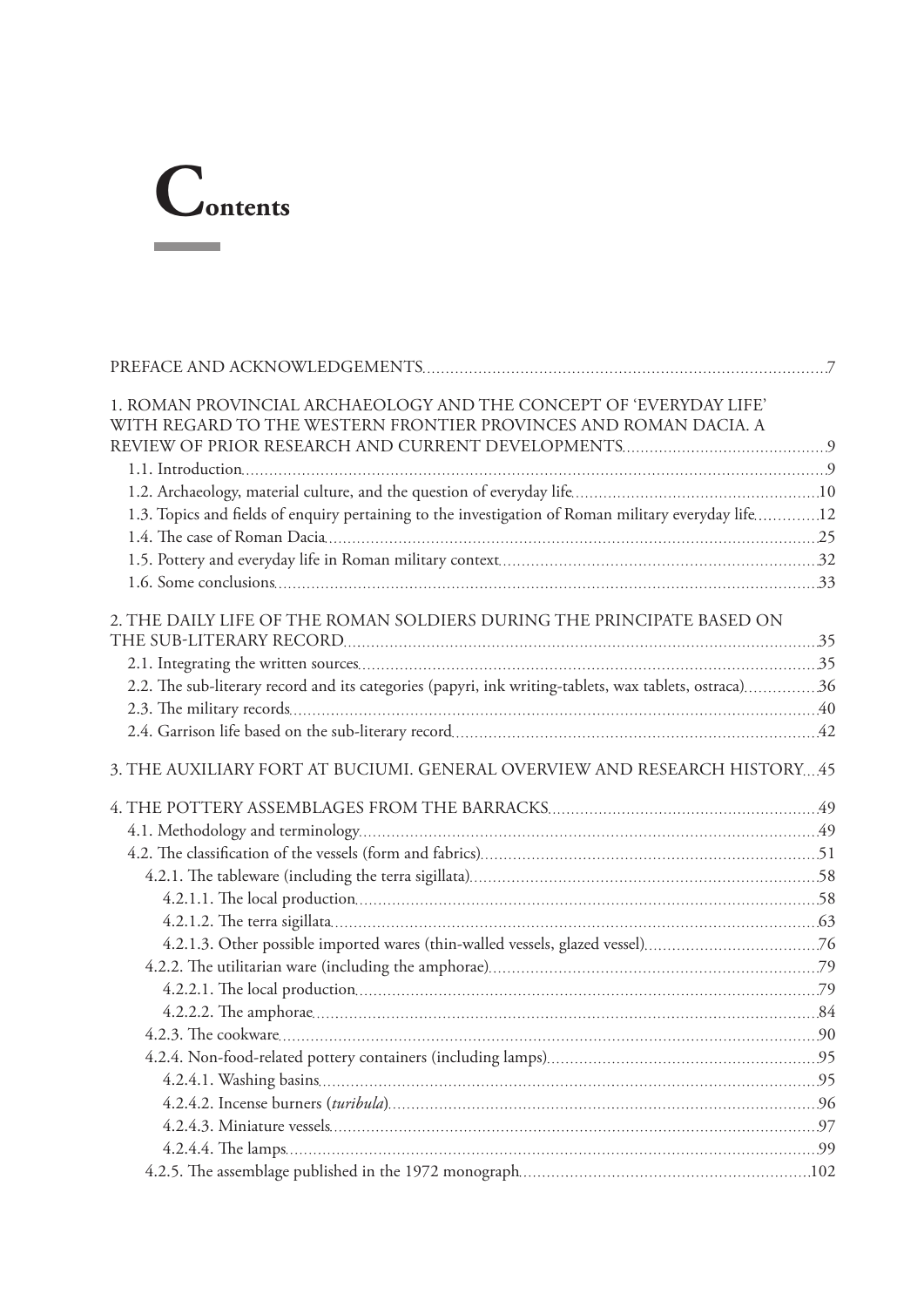| 4.3. Functional aspects. Evidence concerning the use of pottery vessels and lamps104 |  |
|--------------------------------------------------------------------------------------|--|
|                                                                                      |  |
|                                                                                      |  |
| 4.3.3. Aspects regarding the culinary practices and evidence of conviviality107      |  |
|                                                                                      |  |
|                                                                                      |  |
|                                                                                      |  |
|                                                                                      |  |
|                                                                                      |  |
|                                                                                      |  |
|                                                                                      |  |
|                                                                                      |  |
|                                                                                      |  |
| 6. CONCLUSIONS. POTTERY AND EVERYDAY LIFE IN THE FORT AT BUCIUMI129                  |  |
|                                                                                      |  |
|                                                                                      |  |
|                                                                                      |  |
|                                                                                      |  |
|                                                                                      |  |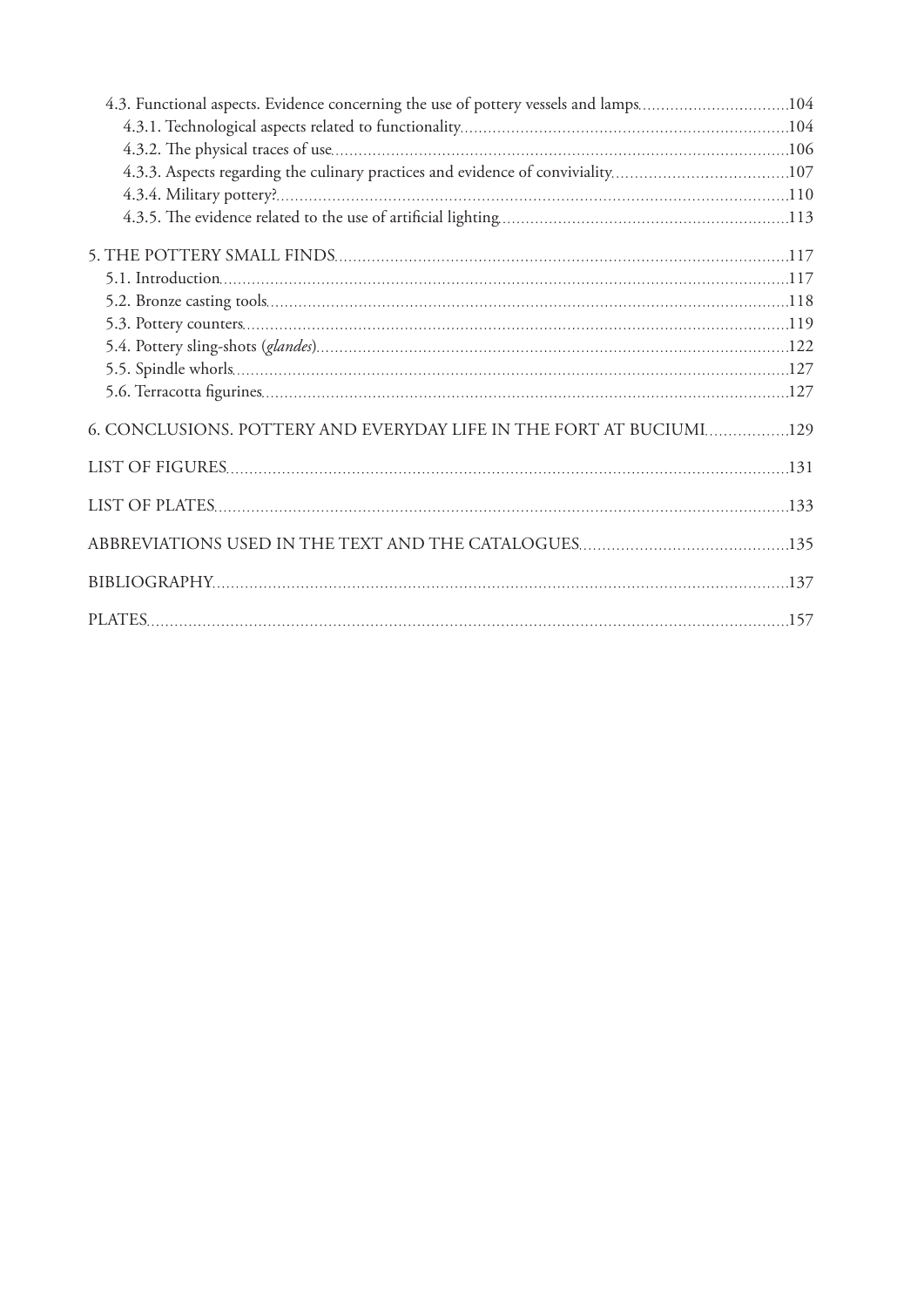### **Preface and acknowledgements**

It may be argued today that the lion's share of sources with regard to everyday life in the military environment of the Roman provinces during the Principate is provided by the military environment of the Roman provinces during the Principate is provided by the archaeological record and material culture. However, in order to claim that we are in fact exploring the relationship between human behaviour and material culture, it is essential to move beyond the traditional positivistic and taxonomic approach which sees the end goal of finds analysis in the setting up local and global typological classifications. While classification is an absolutely necessary research tool, in order to assume the perspective of the peoples and communities whom we are allegedly studying, it is vital to focus on the use of the respective objects, i.e. their functionality, as well as their origin (together with the supply mechanisms) both at an individual and a quantified level. Indeed, for instance, the fact that public dining, drinking and gaming was taking place just outside the headquarters building of the fort in Porolissum in the upper storey of building C3, would have been impossible to detect without the detailed analysis of the finds in addition to their thorough recording. Moreover, only by interpreting the patterns in material culture can we get closer to the day-to-day life of the people we refer to as 'Roman soldiers' and thus help to unravel the distorting uniformity of our perception of Roman civilisation, and of current antiquity reception as a whole. Asking the right questions will eventually lead to the realization that 'the Roman army is not what we think it is', as Andrew Gardner put it.<sup>1</sup>

The investigation – carried out in the framework of a PhD research programme at the Babeș-Bolyai University in Cluj between 2010 and 2014 – is focused on the material culture yielded by the barracks of the auxiliary fort at Buciumi on the north-western frontier of Dacia Porolissensis, which emerged between 1971 and 1976, the final period of the systematic archaeological surveys at the site that began in 1963. Given that the only larger pottery assemblage from the fort was published in the monograph of 1972, the bulk of the ceramic material has hitherto remained unprocessed. The fort at Buciumi is to this day among only a handful of military bases in Dacia, where the barracks were subject to comprehensive research. As such, the present book originally set out to offer a new perspective on the daily life of a military community from northern Dacia through the careful analysis of the material evidence it left behind, and thus underscore some of the diverse features which characterize the internal life of the province's garrisons. Needless to say, these goals were only partially met. Due to the strict deadline of the PhD submission, the archaeological evidential base was reduced to the previously unpublished pottery finds from the barracks, i.e. the vessel assemblages and the small finds. Moreover, given the fact that we are dealing with excavations carried out many decades ago, the somewhat sketchy nature of the finds' recording effectively prevented a precise plotting of the material. All in all the adverse circumstances gave way to improvisation, some of the methods and results may prove to be lasting (at least for a while), others less so. The choice to build the current investigation on the evidence of the pottery finds was based on three main aspects: 1) the shortage of pottery studies dealing with the military

<sup>&</sup>lt;sup>1</sup> Gardner 2007a, 16-17.